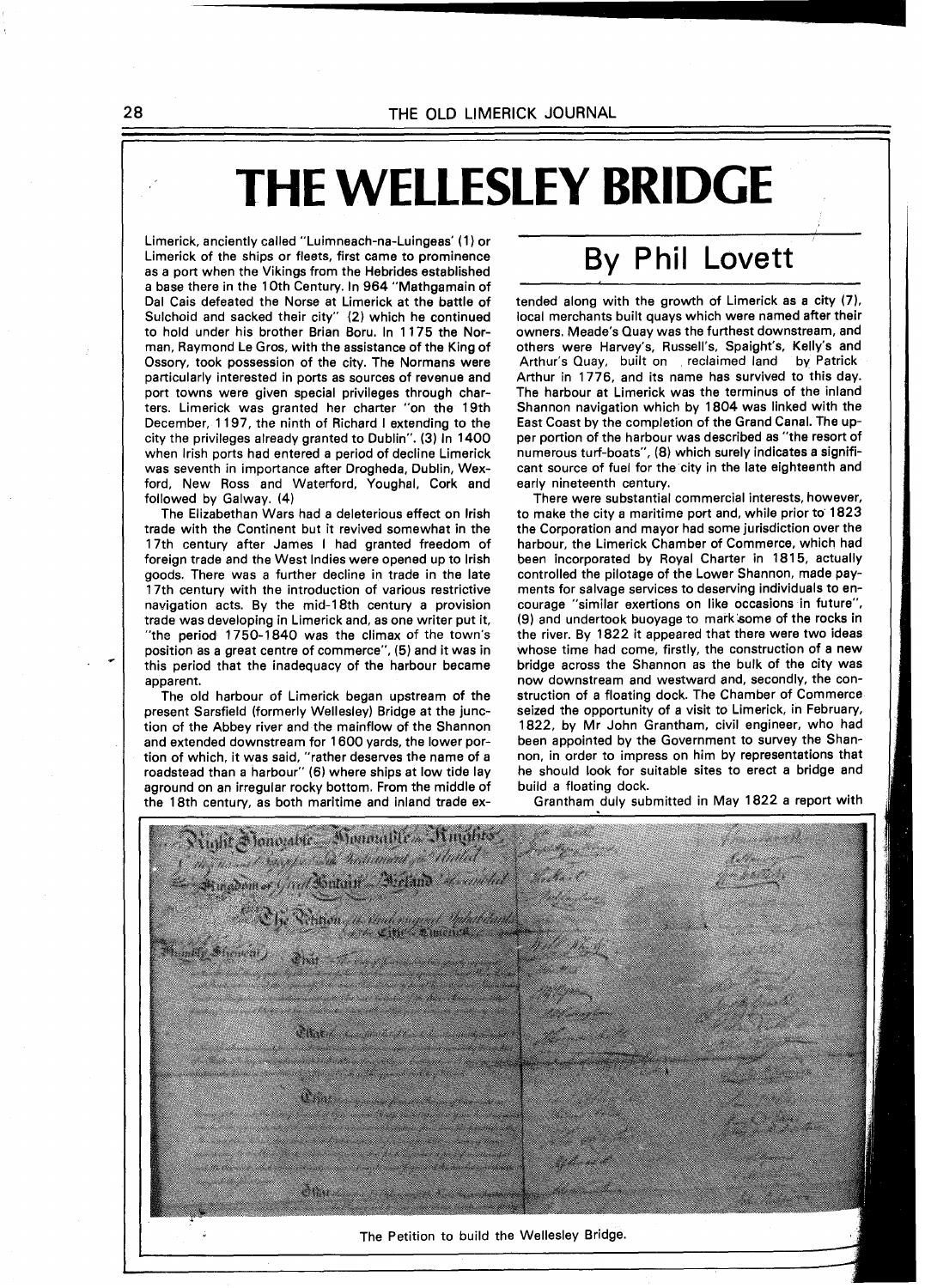### THE OLD LIMERICK JOURNAL **29**



The Wellesley Bridge, with Arthur's Quay in the background.

plans, drawings and estimates for a "Wet Docks" and a new bridge. The Chamber of Commerce, on 10th October, 1822, drew up a memorial from its directors to the Board of Works asking them to consider Grantham's report and whether parliamentary authority should be sought to obtain funds for the purpose of building a bridge and dock, based on repayments to be made from the revenues of the harbour and bridge tolls. However, in the followingyear of 1823, the act of 17th June entitled "An Act'for the Erection of a bridge across the River Shannon and of a Floating Dock to accommodate sharp vessels frequenting the Port of Limerick" was pased following a petition to King (George IV, signed by Thomas Spring Rice, M.P. and 45 other prominent citizens.

The petitioners were in fact named in the act which incorporated them as the Limerick Bridge Commissioners with full power for the erection of "One Stone Bridge with One or more Swivel Bridge or Drawbridge or Bridges therein or adjoining thereto, over the said River Shannon below the said Bridge called Thomond Bridge" and to erect a floating dock, piers, quays, gates, walls and other works. The location of the bridge was prescribed: "Said Bridge shall be built over the said River, adjoining or near to the End of Brunswick Street in the Parish of Saint Michael in the Suburbs of the said City, to the North Strand on the opposite side of the said River".

Authority to finance the bridge and dock development up to a limit of **f** 100,000 was granted to the Commissioners of Public Works, subject to their approval of the actual plans. The act empowered the Limerick Bridge Commissioners "to appoint at such salary ... as to the said Commissioners shall deem fit a proper and discreet person to be Harbour Master of and for the Port and Harbour of Limerick'. The act also empowered the Bridge Commissioners to appoint a treasurer, clerk, receiver, collectors, and other officers and servants as necessary. The Commissioners were authorised to impose rates and duties on exports and imports to and from the port of any goods, merchandise' or commodities (with the exception of caal). The Commissioners were also empowered to collect tolls from users of the bridge. All such tolls, rates and duties were to be put into a joint fund to be applied to the purchase of premises for the Commissioners to carry out the purposes of the act.

The Bridge Commissioners were empoewered to make by-laws for the regulation of the conduct of persons and

vessels frequenting the harbour facilities. The Bridge Commissioners were granted the sole right of licensing pilots and were authorized to examine and enquire into the skills and abilities of persons acting as pilots. The Board was also empowered to acquire lands by compulsory purchase for the purpose of the works, with power being vested in juries empanelled for the purpose to fix compensation where the parties could not agree.

Following on the passage of the act, the Bridge Commissioners began to function immediately, and by February, 1824 the Board of Works had agreed to advance £60,000 to carry into effect the bridge plans drawn up by Mr. Alexander Nimmo (10) and the work was to be carried out by the contractors Messrs Clements. The foundation stone of the bridge was laid on October 25th, 1824. The juries investigating claims for compensation on compulsory purchase were active and at the time the foundation stone was laid had awarded £420 to Mr. John Staunton (11) for the acquisition of his yard, his strand on the Shannon and for "the filling up of the Dock called Lyons Dock". Three other cases had been disposed of by this time but in at least one case the Commissioners encountered considerable difficulties with one of their own members who refused to surrender a right of way to them to make the approaches of the bridge from the North Strand. This obstacle in fact remained for more than six years. Detailed correspondence ensued between the Bridge Commissioners and Mr. Daniel Gabbett. An individual effort was made by Mr. Thomas Spring Rice M.P., who wrote on January 3rd, 1830: "I confess I had imagined that the pecuniary benefit that must inevitably and naturally arise to yourself were so considerable and so obvious that you would have rather requested that the road might pass through your own land, and be made at your expense than have sought any compensation, or thrown any obstacle in the way of such a course". **(12)**  However, on 27th September, 1830 the Bridge Commissioners directed their law agent to proceed against Mr Gabbett for the acquisition of the right of way and no further reference to difficulties in this connection appears in the proceedings of the Commissioners.

By 1830, in any case, after six years of work, the bridge was not near to completion and friction arose between the maritime interests represented in the Chamber of Commerce and the Bridge Commissioners about the dangers to shipping resulting from want of proper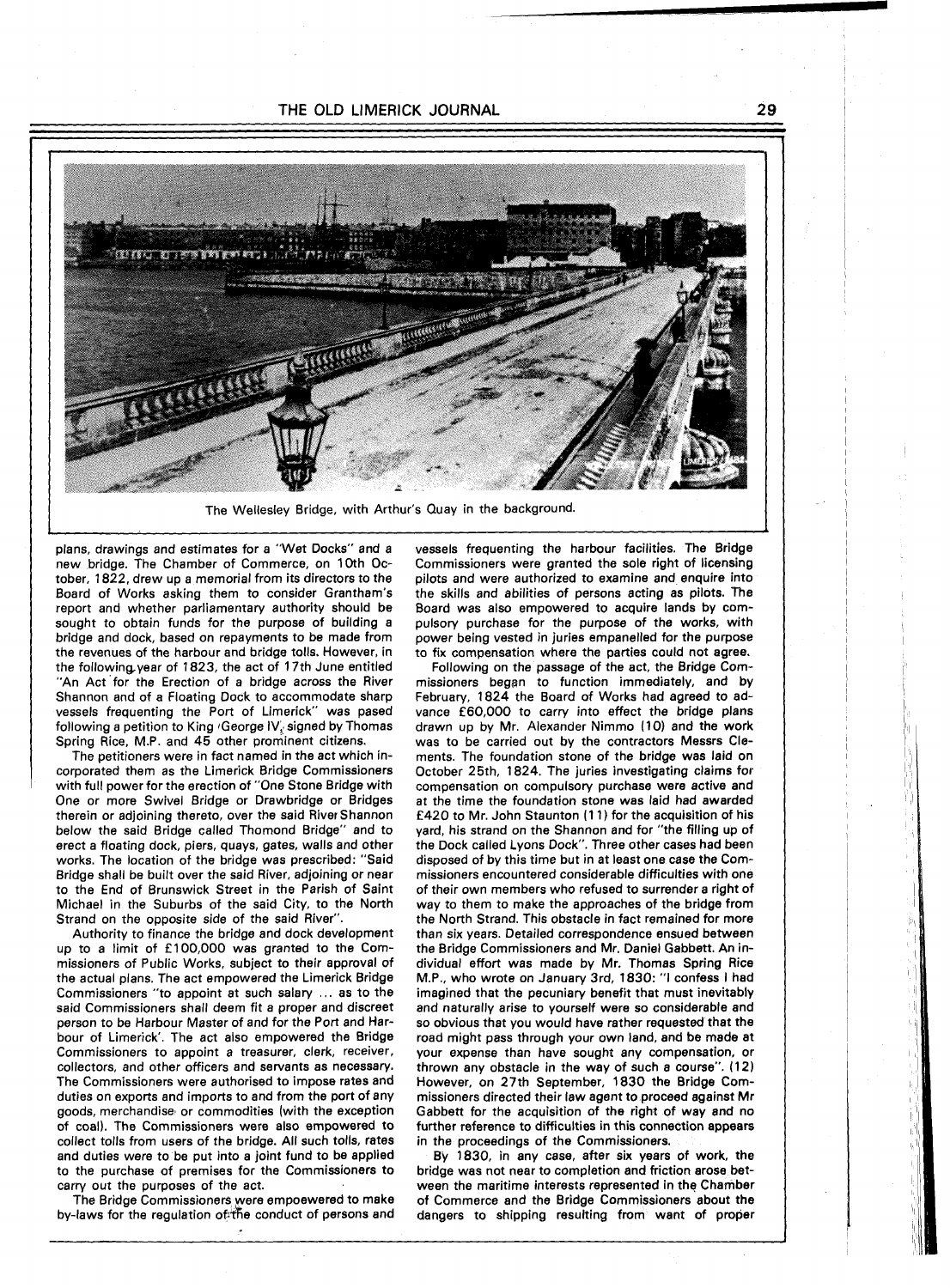precautions by the contractor. The Bridge Commissioners instructed the contractors to take measures to ensure the safe passage of vessels to the upper and lower quays. This remonstration was the first of many which exhibited the contradiction inherent in building the bridge first out of harbour dues from which maritime interests could derive no benefit until the floating dock scheme would subsequently be undertaken.

The dwindling funds available for the bridge construction despite the revenue from harbour dues which amounted to £7,508 from 1826 to 1831 provided the background to an investigation into the fees and expenses of Mr. Alexander Nimmo the engineer. A subcommittee was appointed on 24th February, 1831 to examine his accounts from 1825 to 1829(13). The subcommittee particularly objected to a claim for £353 for a clerk of works brought in by Mr. Nimmo (14) without the sanction of the Commissioners. On 24th March, 1831 the Bridge Commissioners were engaged in the preparation of a memorial to the Treasury seeking a further advance for the completion of the bridge and docks. An estimate of future expenditure, an estimate of likely revenue and tolls and the balance of the original loan available were all aggregated to indicate a probable deficit of £10,-000. The Commissioners, therefore, resolved to apply for f 15,000 and Mr. Thomas Spring Rice M.P. was asked to use his influence with the Treasury. On 14th April, 1831 the Secretary of the Loan Commissioners wrote to the Bridge Commissioners informing them that only £6,038-9-23 remained of the original grant of **f** 60,000 and that no further advances would be made until the works were inspected. The shortage of funds reached crisis point and the Bridge Commissioners in May, 1831 decided at a meeting to write to the Lord Lieutenant for assistance in pressing their case at the Treasury and drew "His Excellency's attention to the great public inconvenience which would arise from any suspension of the works by which upwards of 600 labourers and artisans would be thrown out of employment and the contracts now existing between the Commissioner and Messrs Clements might be vitiated should any interruption of payments occur"(1 **5).** 

On 1st September, 1831 the Secretary of the Bridge Commissioners was again instructed by the Board to write to the Loan Commissioners requesting postponement of payment of interest on the sum already borrowed and requesting a further advance of  $£2,500$  and stressing that any suspension of the works "would be attended with the most lamentable consequences in the dismissal and destitution of 2,000 persons (inclusive of their families) depending on employment there for support"(16). The Board of Works in May, 1832 sent "one of their members and Mr. Vignolles, civil engineer, to Limerick to inspect the works, and in the following September these two gentlemen attended a meeting of the Bridge Commissioners and produced a memorandum stating that "The Board of Works wish to assume to themselves the task and responsibility of completing the Wellesley Bridge and Works and trust the Bridge Commissioners will have no objection to sanction and agree to such an arrangement"(17). The memorandum went on to say that "payments to the Contractors may be made through the Treasurer of the Bridge Commissioners by their drafts as usual, such drafts however to be drawn only on the Warrants of the Commissioners of Public Works, to be produced by the Contractors on applying for money to the Bridge Commissioners and which Warrants will be received by the Commissioners in Dublin as sufficient vouchers with the receipt of the Contractors attached thereto for so much money. Thus the Board in Dublin would, pave the sole control of the Works and expenditure, while the Bridge Commissioners would have

ostensible control of the money and the Secretary's account would be greatly narrowed and simplified" $(18)$ 

What followed in October, 1832 was a curious episode in which the Board of Works proposed that the engineer whom they would send to supervise the bridge works should be paid out of the salary of Mr. Grantham the harbour engineer, who had been appointed the  $/$ previous year on the dismissal of Mr. Nimmo. The Bridge Commissioners objected to the reduction of Mr. Grantham's salary but eventually agreed that the new engineer should be paid £75 p.a. out of Mr. Grantham's salary. Presumably encouraged by this success on 25th October, 1832, the Board of Works proposed that the total expenses of the Limerick Bridge Commissioners should not exceed £600 p.a. (including the £300 already agreed for Mr. Grantham and his assistant). The remaining £300 had to cover salaries of the secretary, collector, harbour master and treasurer, as well as rent, stationery, postage and the porter (whose wages were 5s/6d per week). The secretary, collector, harbour master and treasurer were called before a meeting of the Board and the Board of Works' letter was read to them and "notwithstanding their sense of the hardship they have to sustain by a deduction from salaries already but reasonable and moderate in proportion to their respective duties, yet on perceiving the peremptory necessity for mutual sacrifices, concurred in foregoing one third each or thereabouts, of their respective salaries lest, whatever be the hardship on them, they may be reproached with standing in the way of completing the Bridge Works and of great public improvement".

The secretary accordingly agreed to have his salary

reduced from £157-10-00 to £100-0-0 p.a. The collector agreed to have his

salary reduced from £150-00-00 to £100-0-0 p.a. The harbour master agreed to have his

salary reduced from £80-00-00 to £60-0-0 p.a. The treasurer agreed to have his

salary reduced from £63-00-00 to £40-0-0 p.a. Total: f 300-0-0 p.a.

The Bridge Commissioners had noted in the minutes of this meeting: "There exists however one other charge, one on our humanity which it would be cruelty to discontinue, namely a charitable allowance of 5/- a week', to each of three unfortunate labourers so maimed at an explosion at the Bridge Works, while in our hands, as to be incapable of earning their bread and who if not thus supported must perish - there were four but one lately died"(l9). Having felt the heavy hand of the Board of Works in this way the Commissioners were justifiably outraged to receive an account on December 6th, 1832 from the Board for £463 for the services of Mr. Vignolles their engineer. The Bridge Commissioners objected to paying what appeared to them as "so heavy an encroachment on the new Loan, a Loan, which as it must ultimately be paid (both principal and interest) by the trade<br>of our fellow citizens so behoves us to guard against any unnecessary inroad"(20). But the Board of Works had the upper hand and in a letter to the Commissioners on January 16th, 1833 stated that they had recommended to the Lords of the Treasury to discontinue any further advances for the bridge works and also that it was "their intention to adopt other coercive measures" in consequence of the Commissioners' refusal to pay Mr. Vignolles' demand(21). The Commissioners carried the fight to the Treasury through one of their members, William Roche M.P. However, the matter was finally decided one year later when the Treasury wrote to the Board of Works agreeing to the payment but stating that "My Lords would have been better pleased had the charges of Mr. Vignolles been calculated on a more moderate scale". With honour thus satisfied, the Bridge